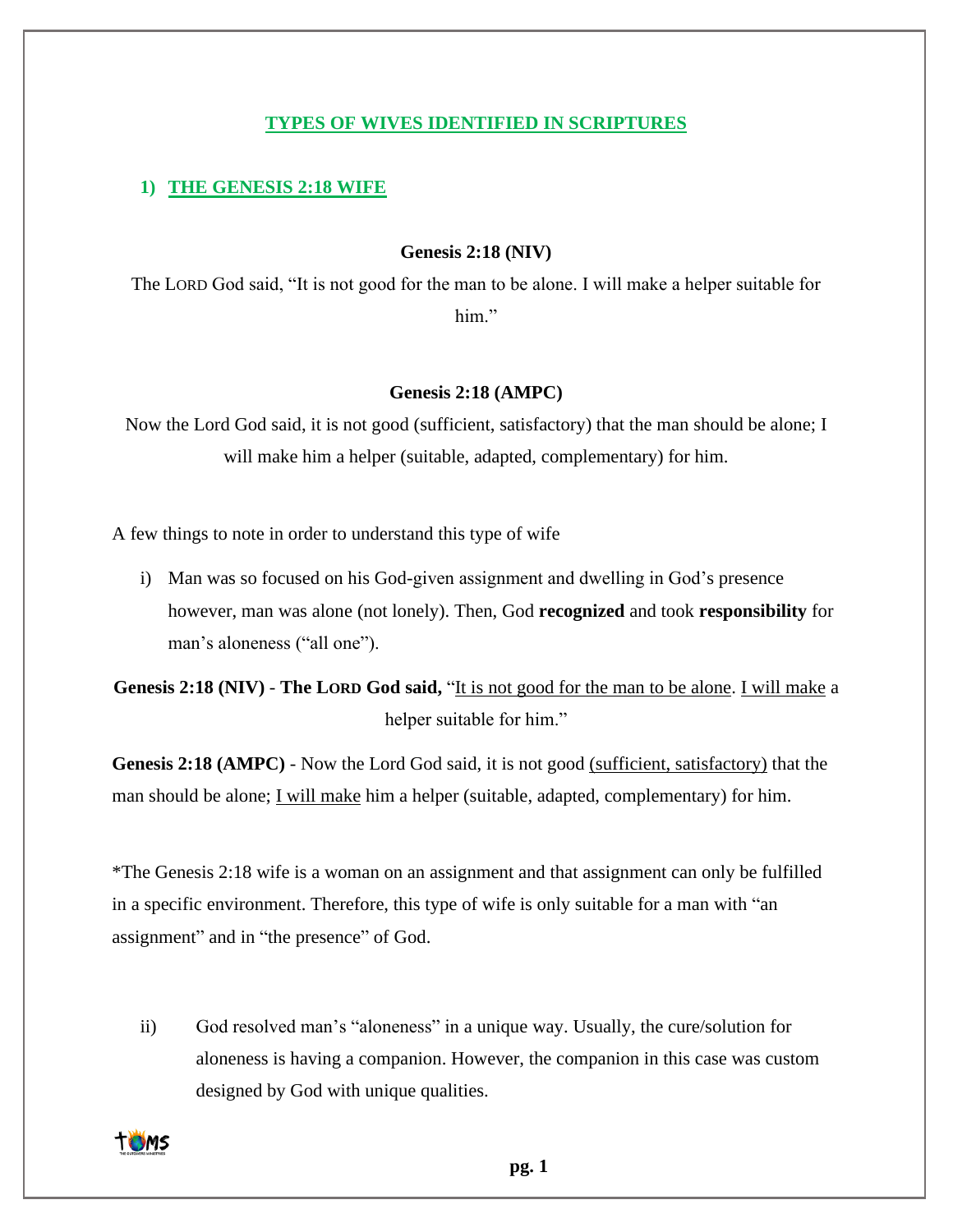**Genesis 2:18b (AMPC) - …** I will make him a helper (suitable, adapted, complementary) for him.

**Genesis 2:18b (NIV)** - …I will make a helper suitable for him."

**Genesis 2:18 (AMP) -** …I will make him a helper [one who balances him—a counterpart who is] suitable *and* complementary for him."

\*The Genesis 2:18 wife is one whom God takes responsibility for her "making" (bringing about; fashioning; producing). To suit man's "aloneness", she is on an assignment to both "help" and be "a companion" that is suitable, adapted, complementary and one who balances.

iii) She is a helper **suitable for him** not **a suitable helper** for him.

Meaning, the Lord knows what is best for him (the man) and understands the end from the beginning as concerns the man's assignment. So, the Lord, if permitted by man will lead the man to a help suitable (one who is needed to fulfill assignment; one who is capable of evolving with the growth of the man's assignment; one who has capacity for the specific assignment) *not* a suitable helper (one who is wanted and meets only instant needs, therefore, unable to evolve and accommodate growth in the man's assignment).

She is…

-A helper from the Lord to her husband.

-A companion suitable, adapted, complementary to her husband.

-One who understands and seeks to understand when her services are needed. She does not seek to take over her husband's assignment.

-One who understands that God is not attempting to "satisfy" or make her husband "sufficient" (Genesis 2:18a AMPC) at her expense.

-One who lives in unity and oneness. Therefore, there is agreement.

**TOMS**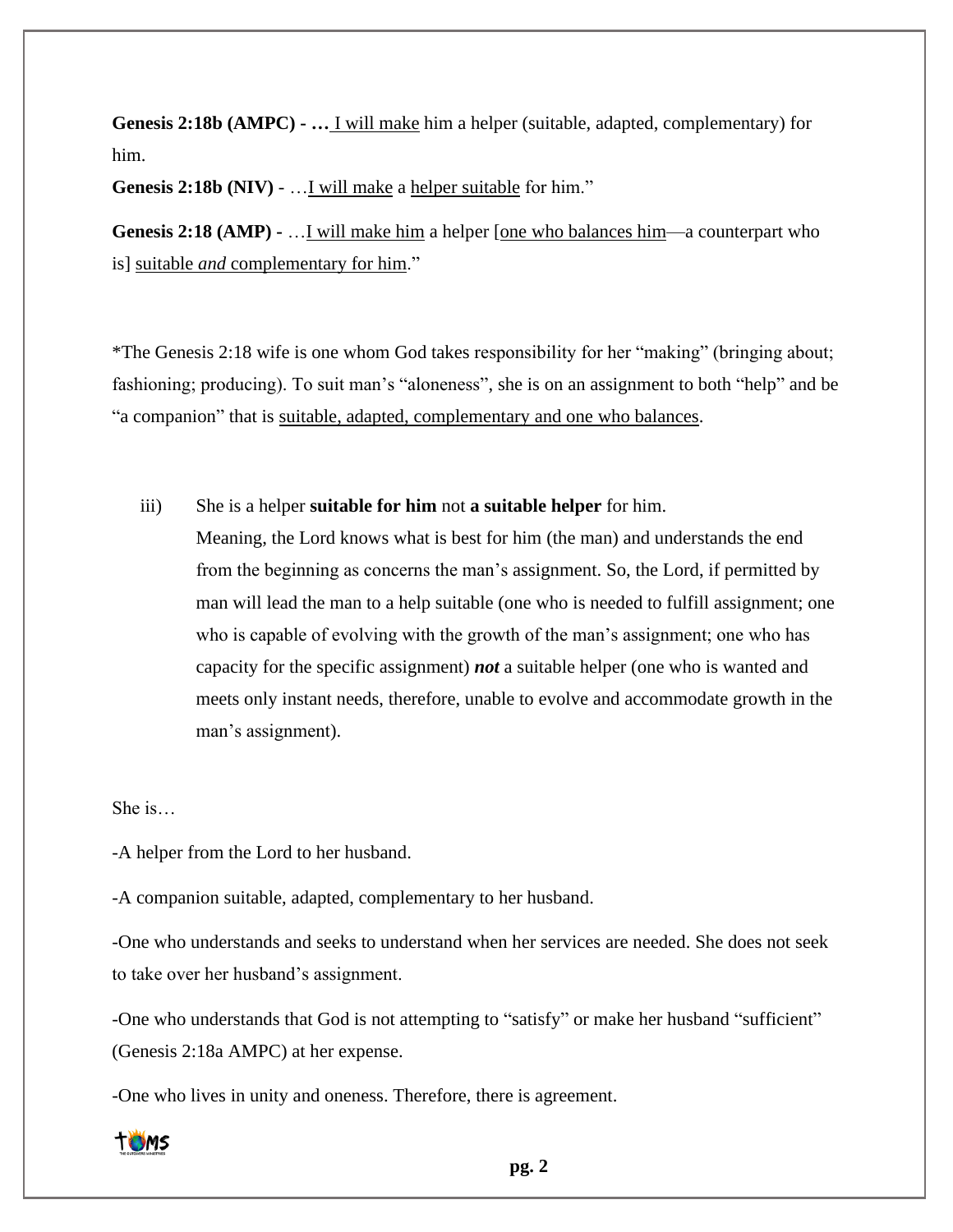# **The result of the Genesis 2:18 wife**

-Help -Companionship -Peace -Quiet -Harmony -Productivity

-Blessing the many

# **2) THE PROVERBS 18:22 WIFE**

# **Proverbs 18:22 (NIV)**

He who finds a wife, finds what is good and obtains favor from the Lord.

"Good"- a Hebrew word "towb" which means pleasant; agreeable; good.

The Proverbs 18:22 wife is a wife

-Is one who gives a sense of happy satisfaction or enjoyment (pleasant).

-Is one who is enjoyable and pleasurable, willing to agree to something (agreeable).

-Who is to be desired or approved of (good).

-Is a woman of great value.

Therefore, the one who **finds** a Proverbs 18:22 **wife** is

-A husband (husband material).

-One who can identify and appreciate value.

-One who is decisive (to be with her or not).

-One who cares about her wellbeing and not out to destroy her.

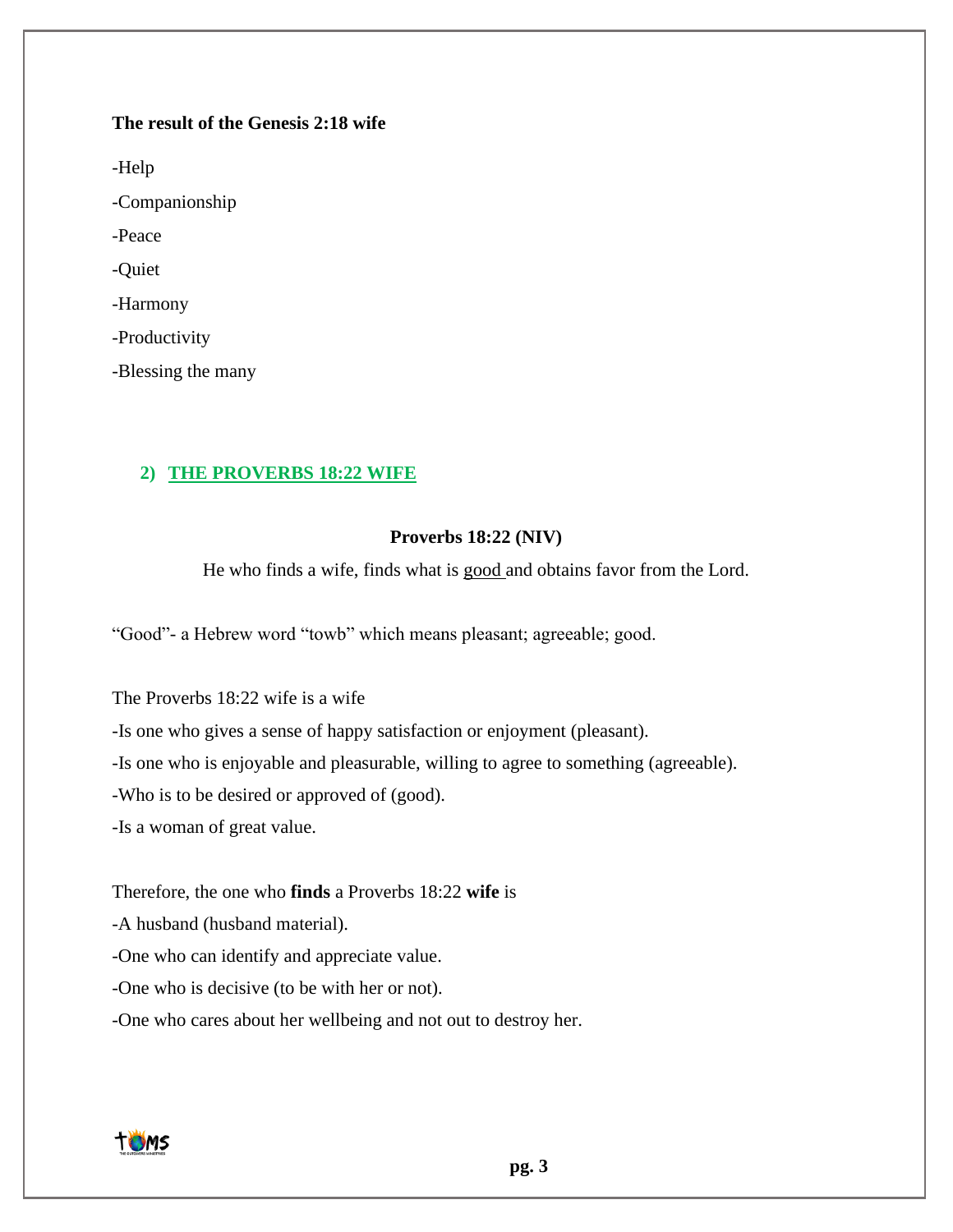The Proverbs 18:22 wife.

-Is one who purposefully invest in herself in order to become the best her (a woman of value/substance).

-She is pursued; she does not pursue.

-She is not flashy and does not seek attention. The one who finds her must be keen and observant.

-She is filled with so much insight.

-She is a carrier of favor. The one who finds her experiences favor.

## **3) THE QUARRELSOME WIFE**

#### **Proverbs 19:13 (NIV)**

A foolish child is a father's ruin, and a quarrelsome wife is like the constant dripping of a leaky

roof.

A quarrelsome wife

-Is a wife who "malfunctions" and it is demonstrated through quarrels, wrangling, contention, nagging.

-Does not understand the value of herself and others.

-Wastes her resources (energy, time, etc.) and the resources of others.

## **Proverbs 21:9 (NIV)**

Better to live on a corner of the roof than share a house with a quarrelsome wife.

A quarrelsome wife

-Belongs to the category of nagging, quarrelsome and faultfinding women.

-Abuses the privilege of companionship.

-Inconveniences others.

-Is selfish.

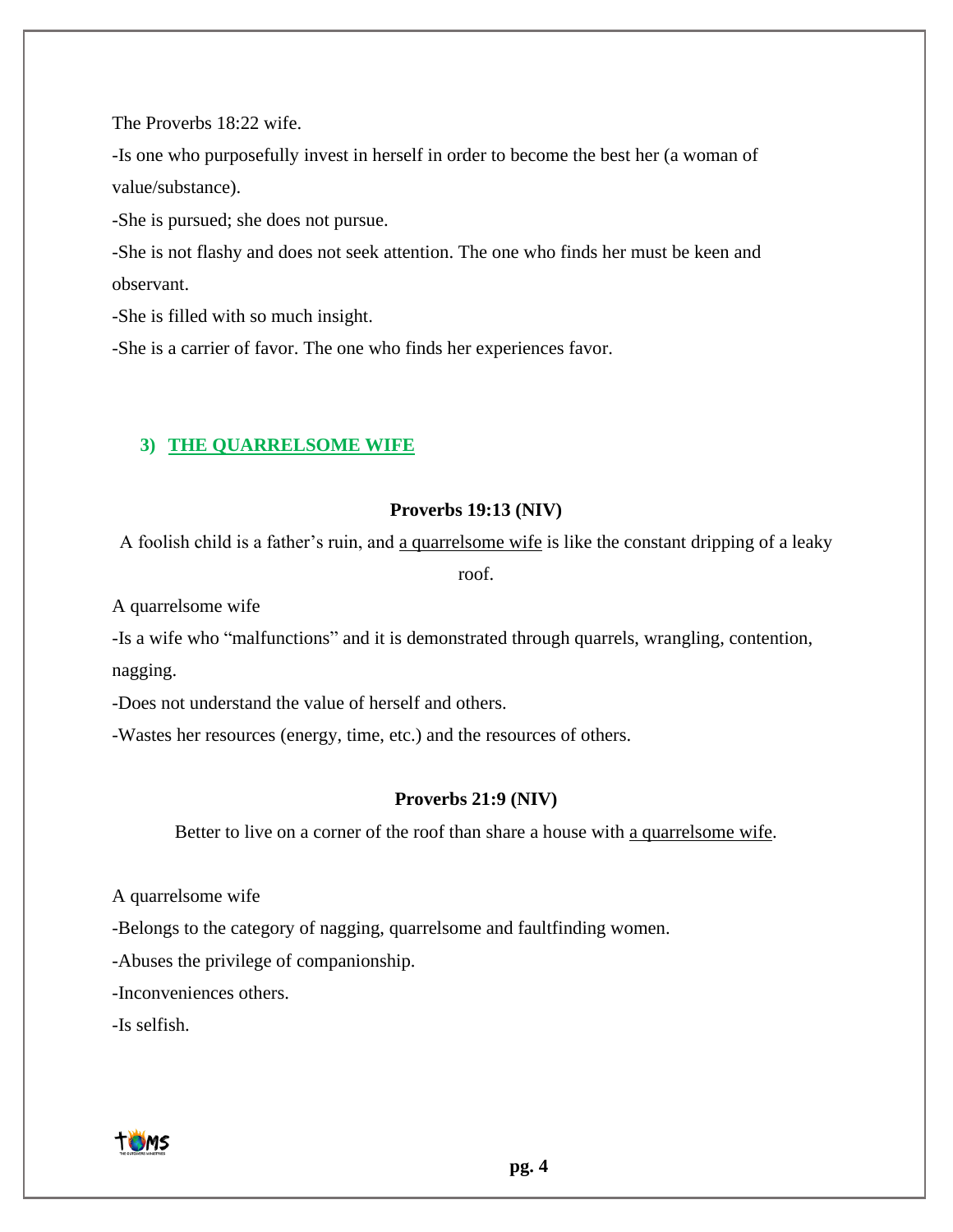## **Proverbs 21:19 (NIV)**

Better to live in a desert than with a quarrelsome and nagging wife.

A quarrelsome wife

-Is unfruitful and will cause others to choose unfruitfulness, possibly out of frustration -Is unproductive.

# **Proverbs 25:24 (NIV)**

Better to live on a corner of the roof than share a house with a quarrelsome wife.

# **Proverbs 25:24 (AMPC)**

It is better to dwell in the corner of the housetop than to share a house with a disagreeing, quarrelsome, *and* scolding woman.

A quarrelsome wife

-Belongs to the category of the disagreeing, quarrelsome and scolding women.

-Is a source of inconvenience.

# **4) THE "BUILDER" WIFE**

### **Proverbs 14:1 (AMPC)**

Every wise woman **builds** her house, but the foolish one tears it down with her own hands.

The builder wife

-Fears God, therefore, she is full of wisdom.

-Is a builder of people and homes.

-Is established and she establishes. Therefore, she is creative, courageous, a starter.

-Is a visionary.

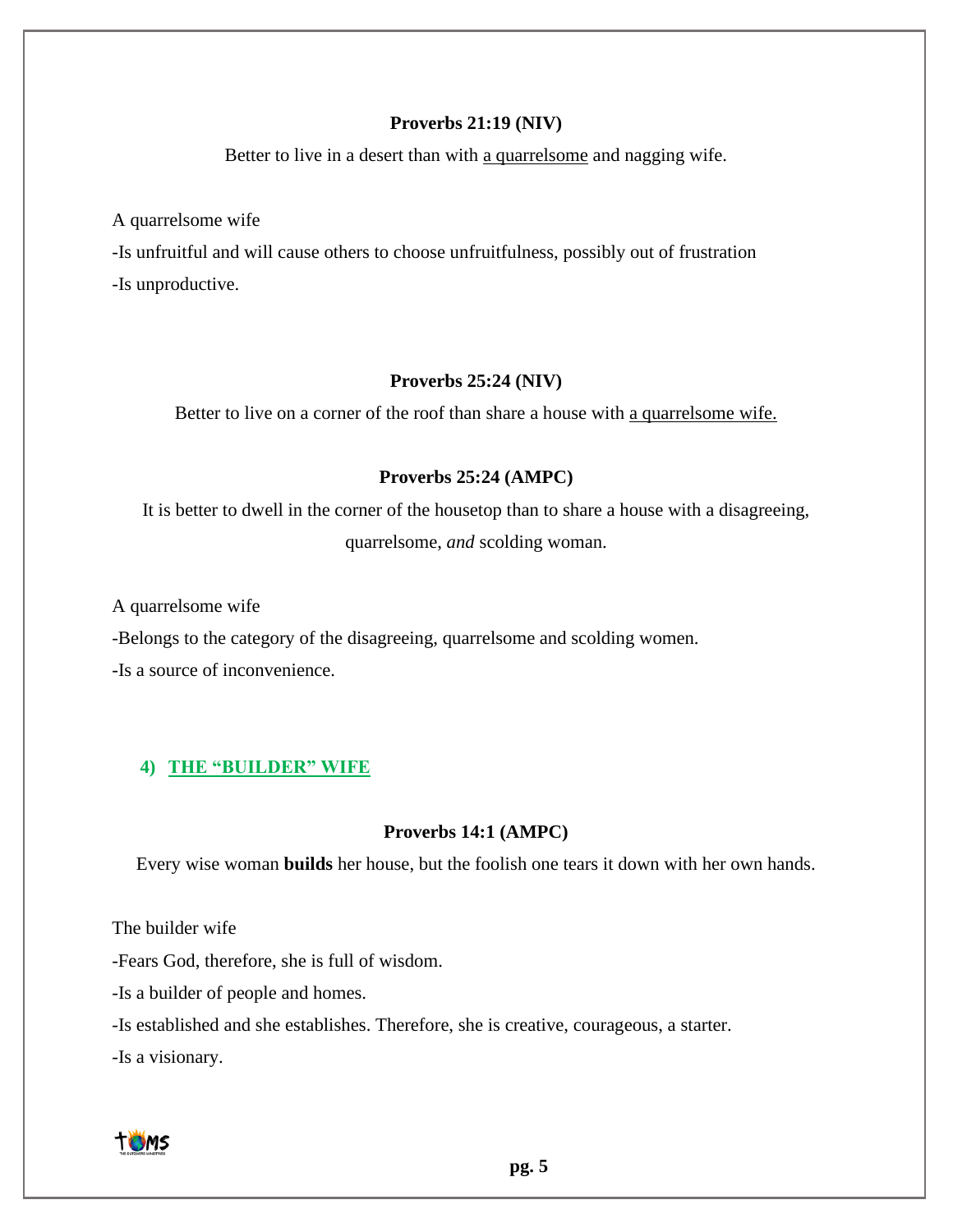# **5) THE RESPECTFUL WIFE**

#### **Ephesians 5:33b (NIV)**

…and the wife must **respect** her husband.

## **Ephesians 5:33b (AMPC)**

and the wife [must see to it] that she **respects** *and* delights in her husband [that she notices him and prefers him and treats him with loving concern, treasuring him, honoring him, and holding him dear].

#### **Ephesians 5:33b (AMPC)**

…and let the wife see that she **respects** *and* reverences her husband [that she notices him, regards him, honors him, prefers him, venerates, and esteems him; and that she defers to him, praises him, and <u>loves</u> and admires him exceedingly].

To "submit" to a husband is quite different from "respecting" a husband. However, it is impossible to submit and not respect.

Respect from a wife to her husband is a "must". It is a necessary requirement for a successful home.

## **6) THE SUBMISSIVE WIFE**

#### **Ephesians 5:22 (NIV)**

Wives, submit yourselves to your **own** husbands as you do to the Lord.

#### **Ephesians 5:22 (AMPC)**

Wives, be subject (be submissive and adapt yourselves) to your **own** husbands as [a service] to the Lord.

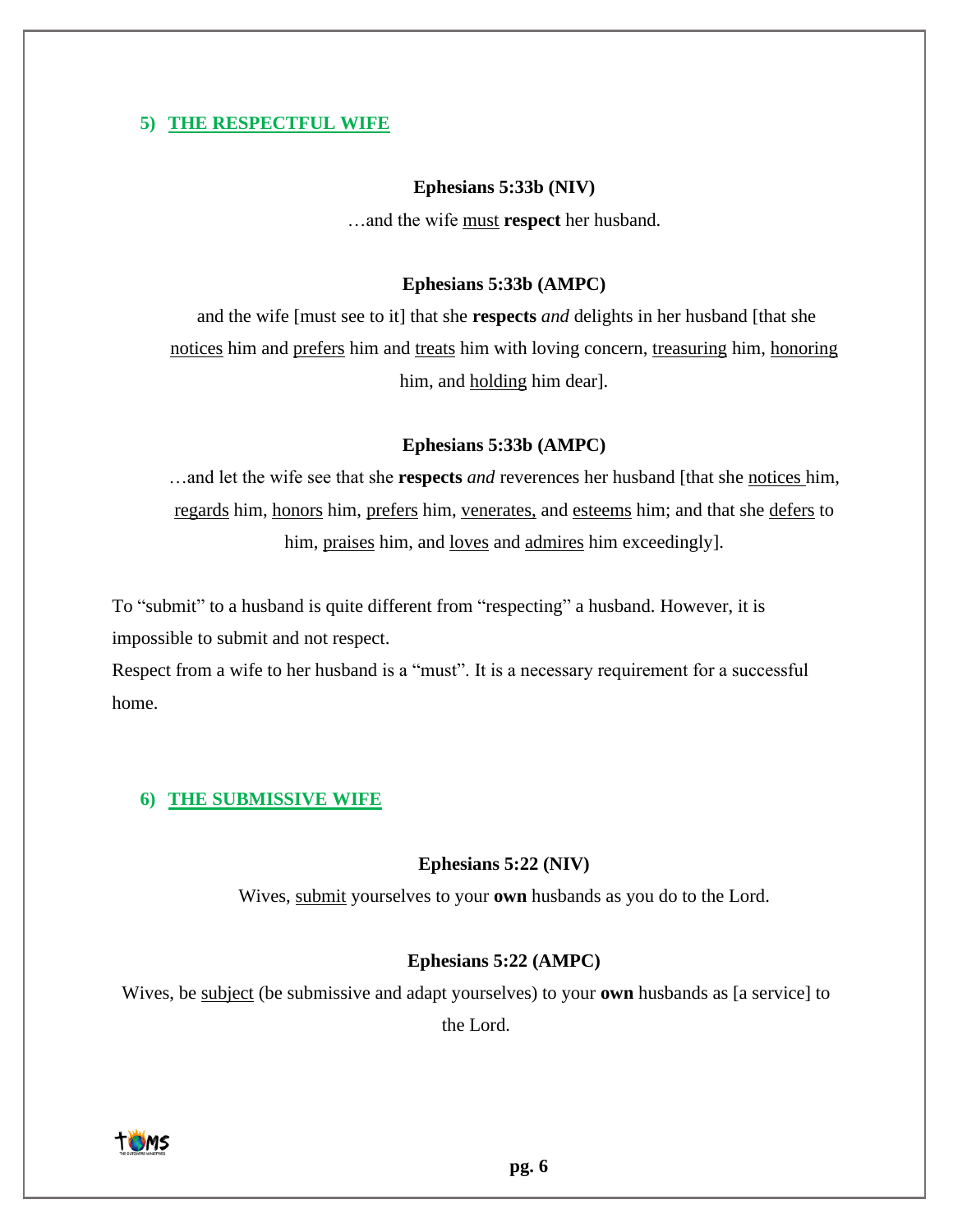#### **Ephesians 5:22 (AMP)**

Wives, be *subject* to your **own** husbands, as [a service] to the Lord.

-A wife who submits, does so as a service to the Lord.

-A wife ought to be submissive to her *own* husband not every other woman's husband.

This is so because God said in **Genesis 2:18 (NIV)… I will make him** a helper (suitable, adapted, complementary) for him.

-A submissive wife's responsibility is to the one she is suitable, adapted, complementary to and the one whom she balances. By being submissive, she is offering her services (of obedience) to the Lord by fulfilling her assignment as a helper.

#### **Principle of adaptation**

\*When you adapt, you do not become the other thing. You assume the form of the other thing for a purpose/season. Therefore, your unique identity is not lost in the process. (To be helpful (**Genesis 2:18 (AMPC);** To be submissive (**Ephesians 5:33 (AMPC)** and to be obedient (**Titus 2:5 (AMPC)** to one's husband is to be **"adaptive".)**

#### **1 Peter 3:1a (NIV)**

Wives, in the same way submit yourselves to your **own** husbands…

**-**Submission is to one's own husband not all husbands.

\*Wives ought not to be adapting herself to other women's husbands because God did not "make" them suitable, adaptive and complementary for those husbands. Neither are they capable of balancing those husbands.

-Submit is the Greek word "hupotasso" – to place or rank under, to subject, to obey.

## **7) THE WISE, UNDERSTANDING AND "PRUDENT" WIFE**

## **Proverbs 19:14 (AMPC)**

House and riches are the inheritance from fathers, but **a wise, understanding,** *and* **prudent wife** is from the Lord.

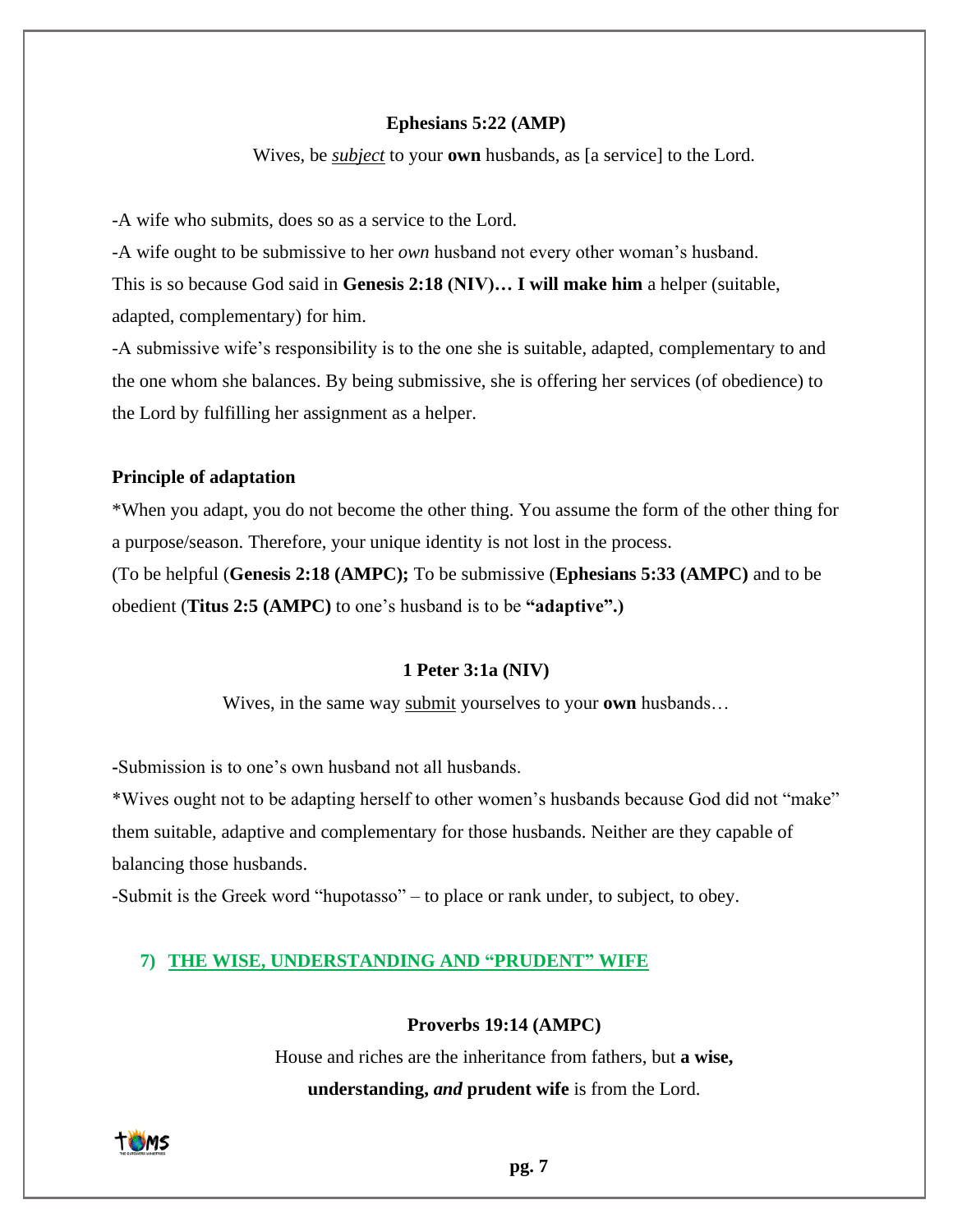-She is from the Lord, not the roadside (a type of Genesis 2:18). -She is a woman of class. She belongs among the wise and understanding. -She understands and demonstrates understanding. 1 Corinthians 7:2-5.

## **8) THE PROVERBS 12:4a WIFE**

#### **Proverbs 12:4 (NIV)**

A wife of noble character is her husband's **crown**, but a disgraceful wife is like decay in his bones.

#### **Proverbs 12:4 (AMP)**

A virtuous *and* excellent wife [worthy of honor] is the **crown** of her husband, But she who shames him [with her foolishness] is like rottenness in his bones.

## **Proverbs 12:4 (AMPC)**

A virtuous *and* worthy wife [earnest and strong in character] is a **crowning joy** to her husband, but she who makes him ashamed is as rottenness in his bones.

Other translations refer to her as

-A helpful wife…

-A good wife…

-A capable wife…

-A valiant wife…

-A diligent woman…

-Etc.

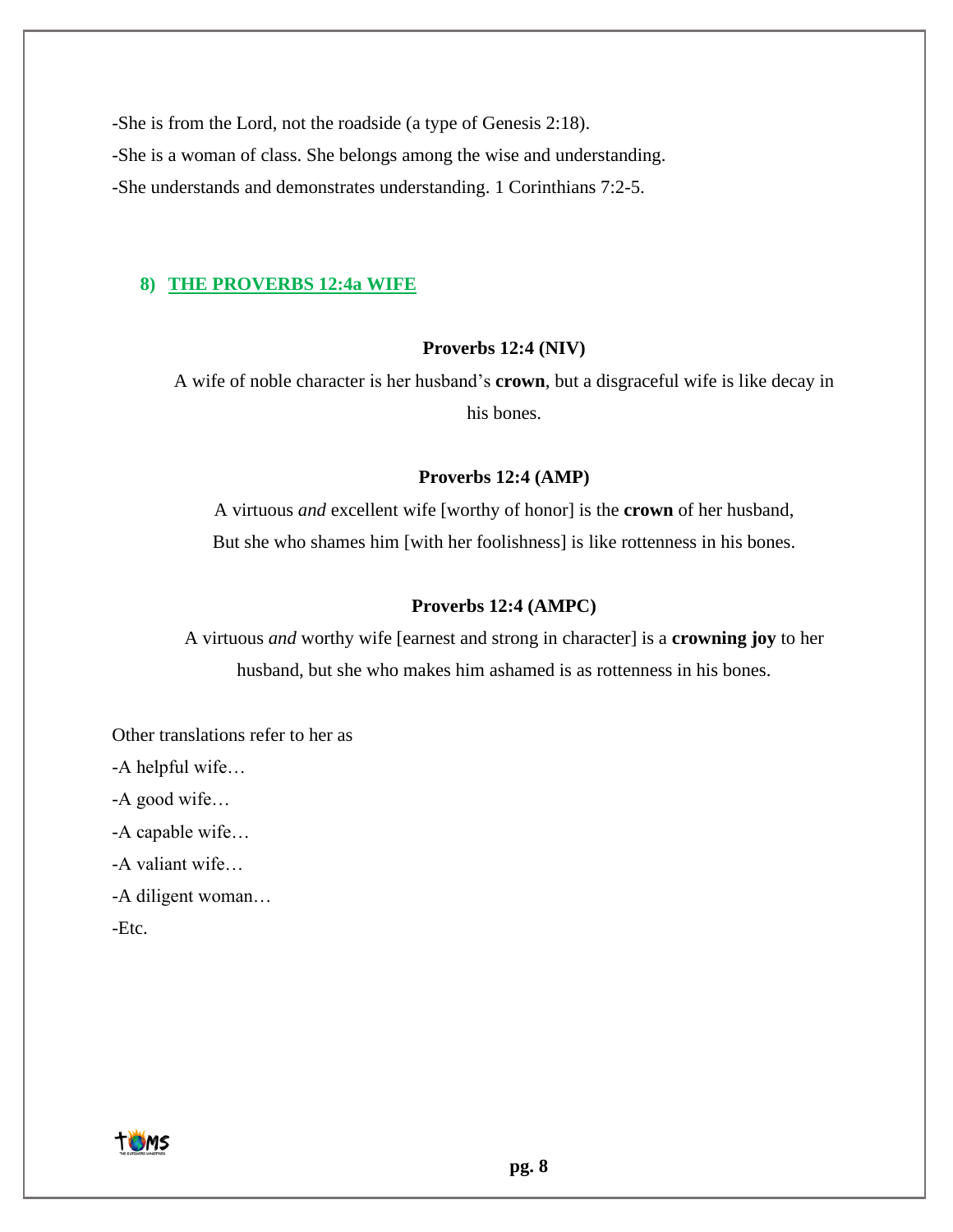#### **9) THE DISGRACEFUL WIFE**

#### **Proverbs 12:4 (NIV)**

A wife of noble character is her husband's **crown**, but a disgraceful wife is like decay in his bones.

#### **Proverbs 12:4 (AMP)**

A virtuous *and* excellent wife [worthy of honor] is the **crown** of her husband, But she who shames him [with her foolishness] is like rottenness in his bones.

#### **Proverbs 12:4 (AMPC)**

A virtuous *and* worthy wife [earnest and strong in character] is a **crowning joy** to her husband, but she who makes him ashamed is as rottenness in his bones.

-The disgraceful wife is a foolish wife (unwise).

-The disgraceful wife "brings shame", "causes shame", "does shameful things", etc.

-The disgraceful wife weakens the strength of her husband's identity - **Proverbs 12:4 (TPT) …**

But the wife who disgraces her husband weakens the strength of his identity.

-The disgraceful wife is like cancer to her husband's bones; wearing him out slowly but surely.

#### **10)THE TEACHABLE WIFE**

## **Titus 2:3-5 (AMPC)**

**<sup>3</sup>**Bid the older women similarly to be reverent *and* devout in their deportment as becomes those engaged in sacred service, not slanderers or slaves to drink. They are to give good **counsel** *and* **be teachers** of what is right *and* noble, **<sup>4</sup>** So that they will **wisely train the young women** to be sane and sober of mind (temperate, disciplined) and to love their husbands and their children, **<sup>5</sup>** To be self-controlled, chaste, homemakers, good-natured (kindhearted), **adapting** *and* **subordinating** themselves to their husbands, that the word of God may not be exposed to reproach (blasphemed or discredited).

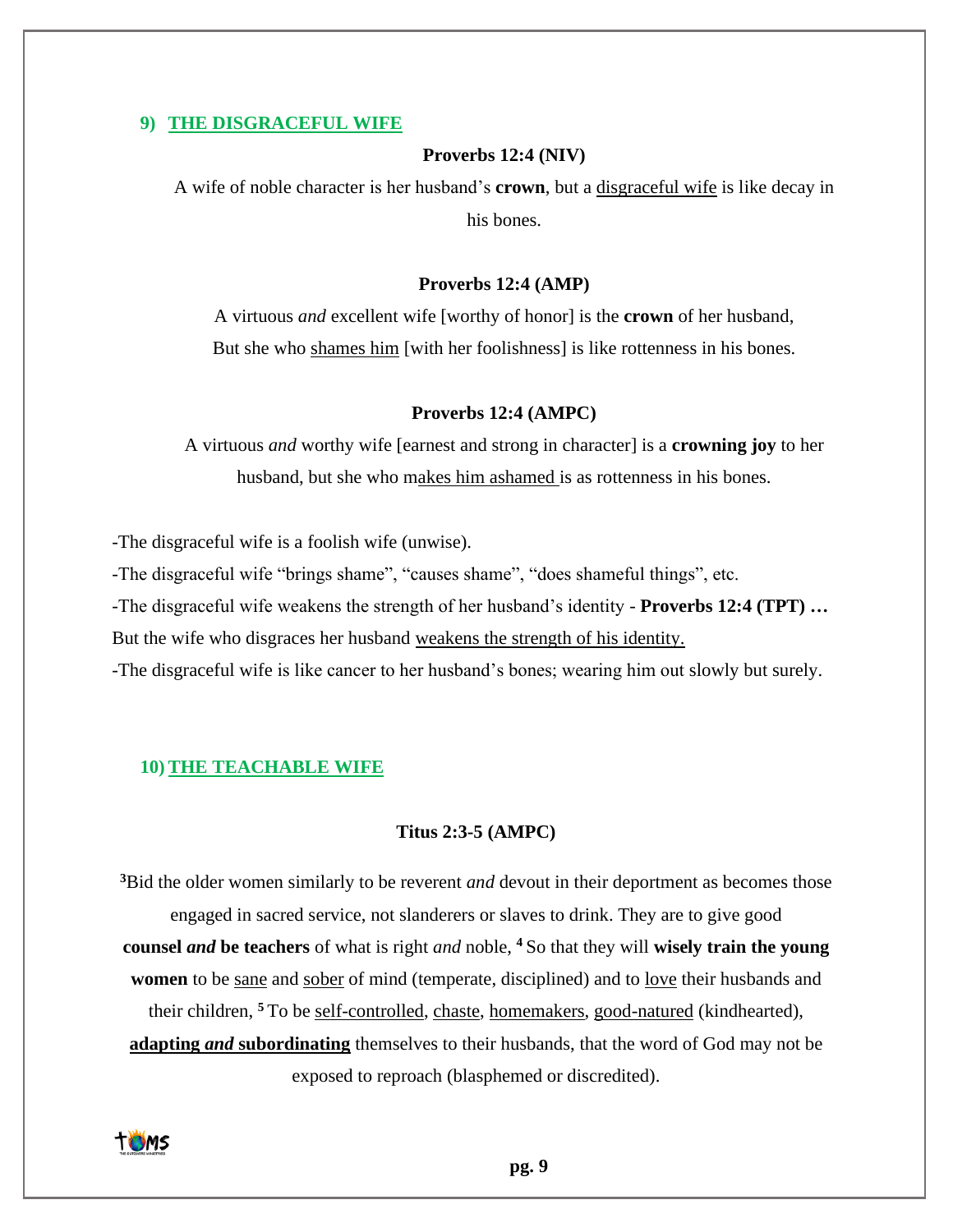#### **1 Timothy 2:11 (AMPC)**

Let a woman learn in quietness, in entire submissiveness.

#### **11)THE OBEDIENT WIFE**

#### **Titus 2:5 (NKJV)**

*to be* discreet, chaste, homemakers, good, obedient to their **own** husbands, that the word of God may not be blasphemed.

#### **Titus 2:5 (CEV)**

Each of the younger women must be sensible and kind, as well as a good homemaker, who puts her **own husband first**. Then no one can say insulting things about God's message.

#### **Titus 2:5 (AMPC)**

To be self-controlled, chaste, homemakers, good-natured (kindhearted), **adapting** *and* **subordinating** themselves to their husbands, that the word of God may not be exposed to reproach (blasphemed or discredited).

## **12)THE WIFE WHO IS ALSO "A MOTHER" - (A GOOD HOME MAKER)**

## **Titus 2:5 (NKJV)**

*to be* discreet, chaste, **homemakers,** good, obedient to their own husbands, that the word of God may not be blasphemed.

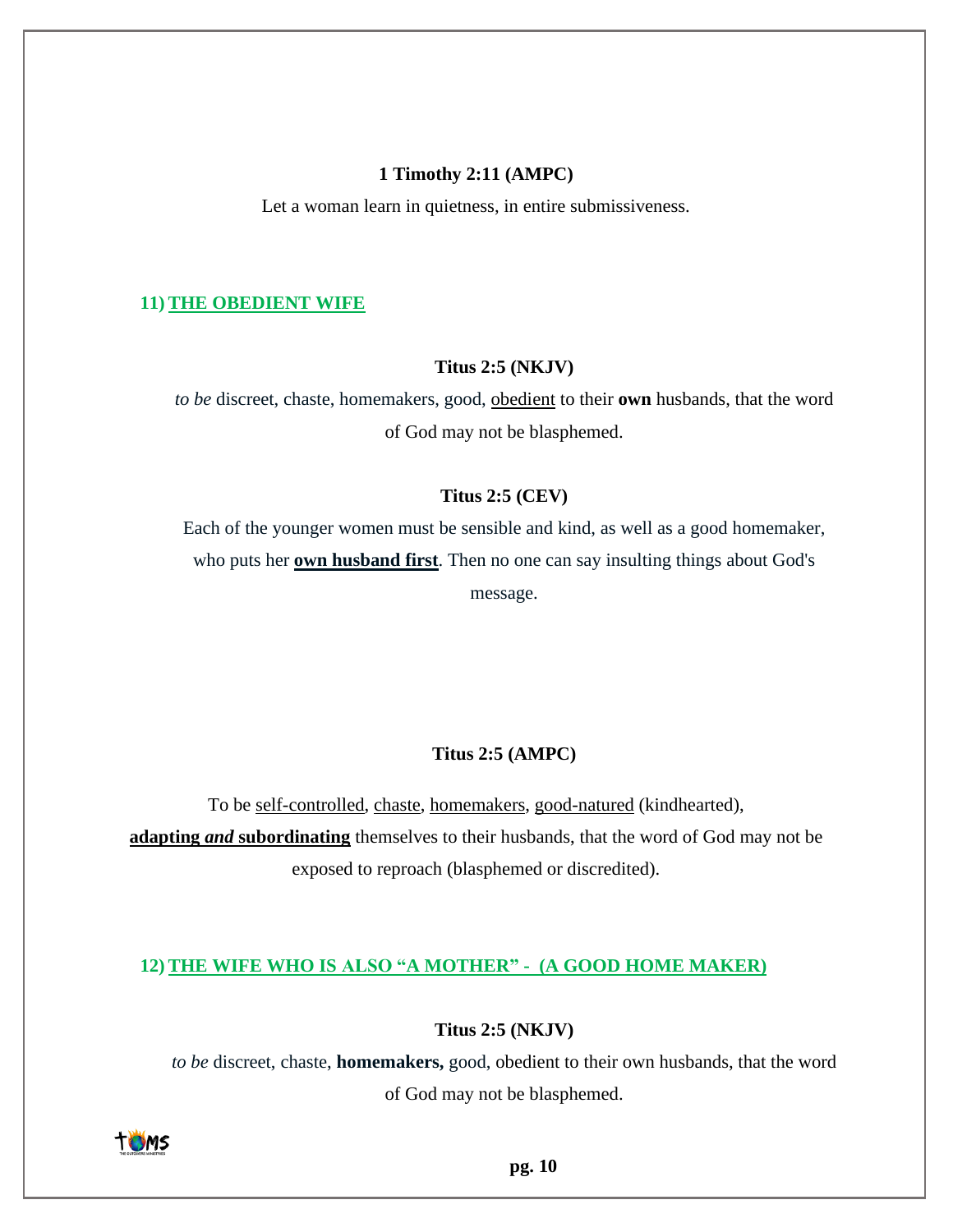#### **Titus 2:5 (CEV)**

Each of the younger women must be sensible and kind, as well as a **good homemaker,** who puts her own husband first. Then no one can say insulting things about God's message.

#### **13)THE WIFE WHO IS ALSO "A MOTHER" AND "MINISTER"**

**<sup>1</sup>**The words of Lemuel king of Massa, which his mother taught him: **<sup>2</sup>** What, my son? What, son of my womb? What [shall I advise you], son of my vows *and* dedication to God? **<sup>3</sup>** Give not your strength to [loose] women, nor your ways to those who *and* that which ruin *and* destroy kings. <sup>4</sup> It is not for kings, O Lemuel, it is not for kings to drink wine, or for rulers to desire strong drink, **<sup>5</sup>** Lest they drink and forget the law *and* what it decrees, and pervert the justice due any of the afflicted. **<sup>6</sup>** Give strong drink [as medicine] to him who is ready to pass away, and wine to him in bitter distress of heart. <sup>7</sup> Let him drink and forget his poverty and [seriously] remember his want *and* misery no more. **<sup>8</sup>** Open your mouth for the dumb [those unable to speak for themselves], for the rights of all who are left desolate *and* defenseless; **<sup>9</sup>** Open your mouth, judge righteously, and administer justice for the poor and needy.

-She is fruitful. She bares both biological and spiritual children.

-She is a (balanced) teacher of the word (vs 1).

-She advises and cautions her child(ren) (vs 3).

-She trains them in their calling (assignment). Lemuel was advised as king, not as ordinary. -She equips the child(ren) with core values.

-She provides specific criteria for the things to look out for (Proverbs 31:10-31).

# **14)THE PROVERBS 31:10-31 WIFE – SHE IS "A WIFE," "A MOTHER" AND "A MINISTER".**

As a wife, she has specific assignments to her husband.

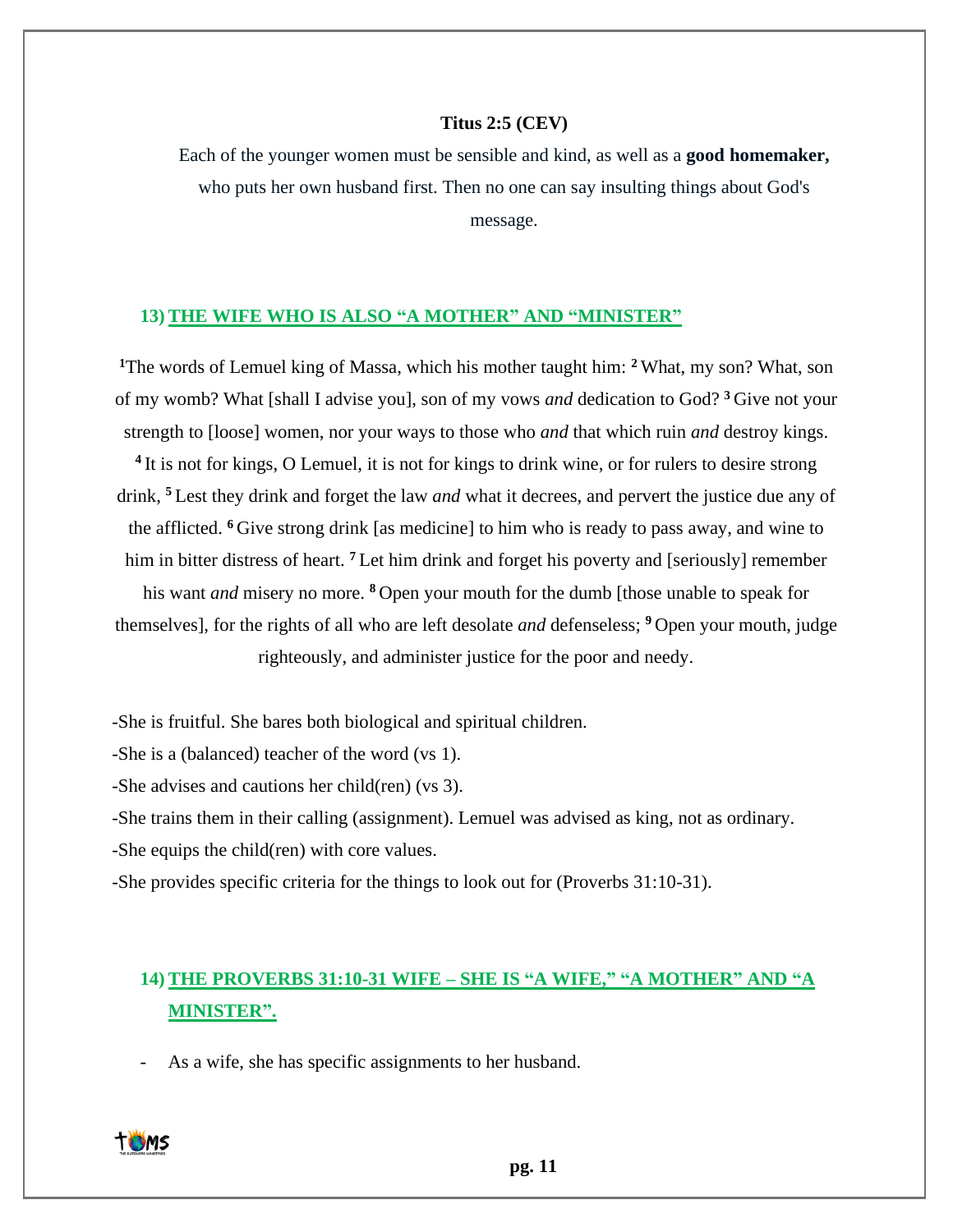- As a mother, she has specific assignments to her household and the household of God.
- As a minister, she never ceases to advance the kingdom in her household and the house of God.

## **Proverbs 31:10-31 (AMPC)**

## **\*Wife, mother and minister.**

**<sup>10</sup> A capable, intelligent,** *and* **virtuous woman—who is he who can find her? She is far more precious than jewels** *and* **her value is far above rubies** *or* **pearls.**

-She is a type of Proverbs 18:22 woman.

- Who can find her? A husband! A man of substance.
- She is pursued. She does not pursue.
- She is a woman of wisdom (insight).
- The one who finds her obtains favor from the Lord.

#### **\*Wife**

**<sup>11</sup>The heart of her husband trusts in her confidently** *and* **relies on and believes in her securely, so that he has no lack of [honest] gain or need of [dishonest] spoil.**

-She is trustworthy and reliable.

-She brings value, not dishonest spoil.

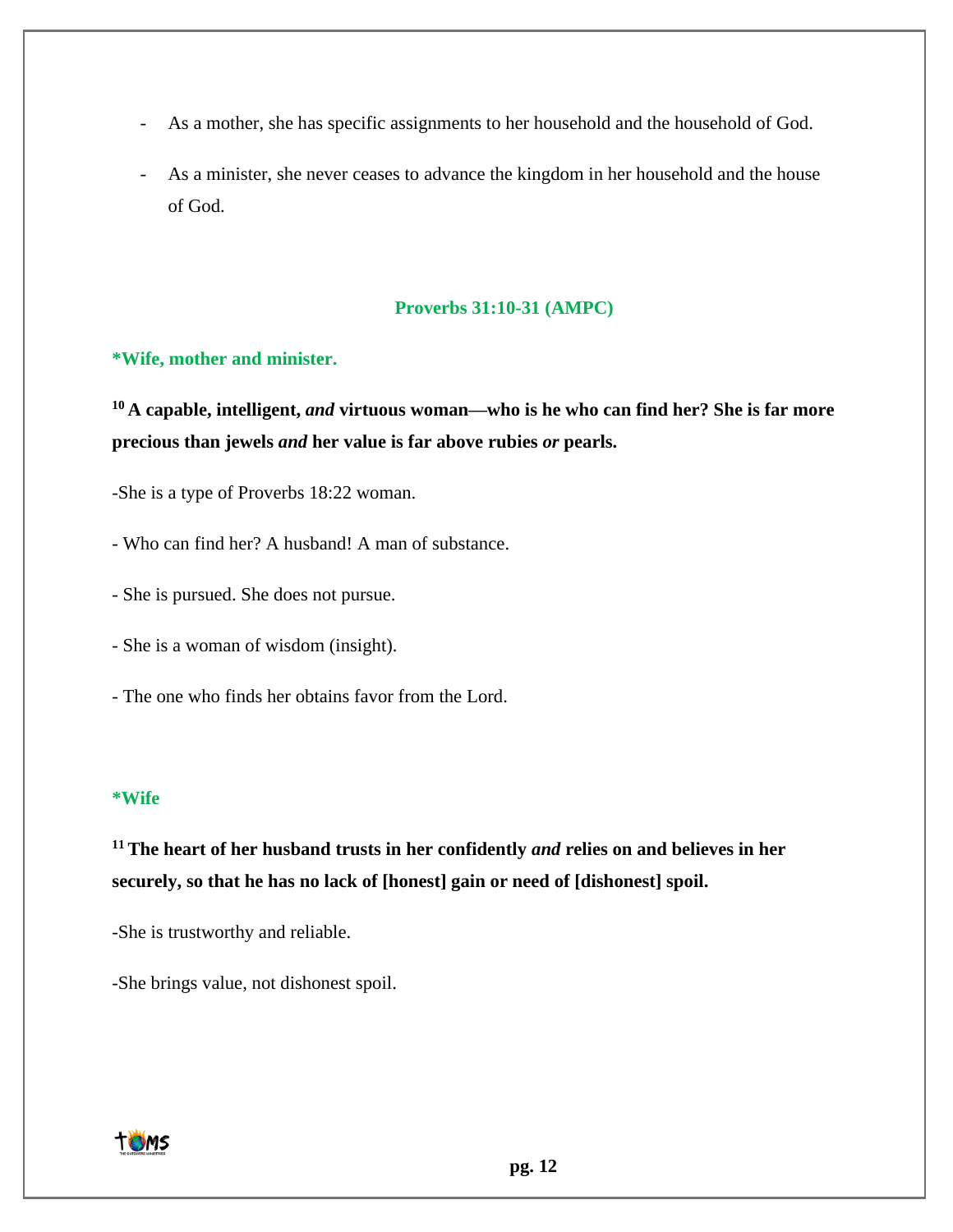#### **\*Wife**

**<sup>12</sup> She comforts, encourages,** *and* **does him only good as long as there is life within her.**

## **\*Wife, mother and minister**

**<sup>13</sup> She seeks out wool and flax and works with willing hands [to develop it].**

- She is creative.

- She seeks opportunities to improve herself.

- She is hardworking.

## **\*Wife and mother**

**<sup>14</sup> She is like the merchant ships loaded with foodstuffs; she brings her household's food from a far [country].**

**-**She is gets creative with her family meals. She has them try foods from different nationalities.

# **\*Wife, mother and minister**

<sup>15</sup> She rises while it is yet night and gets [spiritual] food for her household and assigns her **maids their tasks.**

-She cares about the spiritual health of her household

-She delegates with wisdom.

-Her services to God precede her services to man.

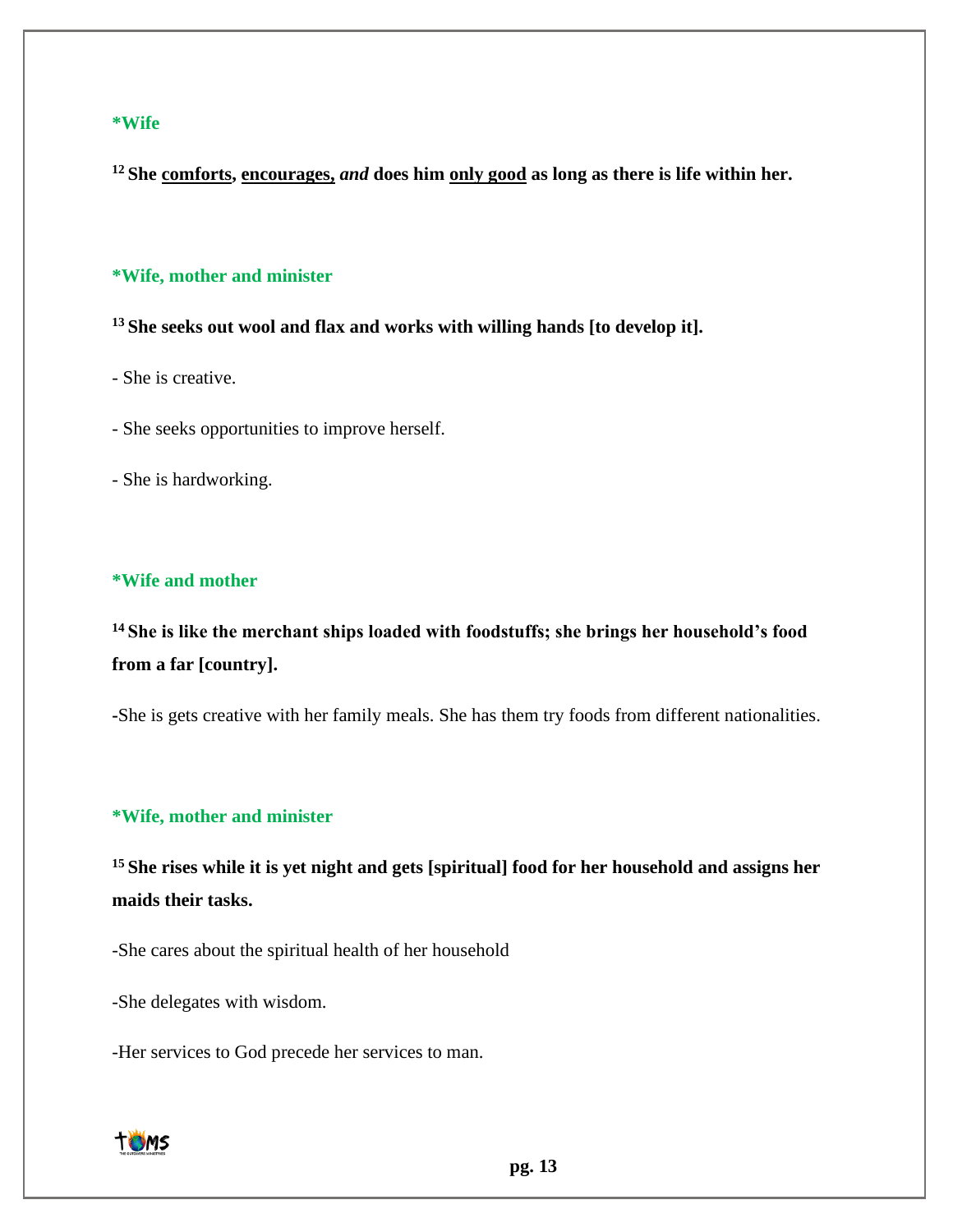#### **\*Wife, mother and minister**

**<sup>16</sup> She considers a [new] field before she buys** *or* **accepts it [expanding prudently and not courting neglect of her present duties by assuming other duties]; with her savings [of time and strength] she plants fruitful vines in her vineyard.**

-She is very thoughtful (reasonable, sensible, etc.)

-She does not "rob Peter to pay Paul".

-She uses her time wisely.

-She invests her strength resources wisely (on important things).

-She is productive (fruitful).

## **\*Wife, mother and minister**

**<sup>17</sup> She girds herself with strength [spiritual, mental, and physical fitness for her God-given task] and makes her arms strong** *and* **firm.**

-Her security for her God-given task is spiritual, mental and in her physical fitness.

-She lives a balanced and healthy spiritual life as she fulfills purpose.

## **\*Minister**

**<sup>18</sup> She tastes** *and* **sees that her gain from work [with and for God] is good; her lamp goes not out, but it burns on continually through the night [of trouble, privation, or sorrow, warning away fear, doubt, and distrust].**

-She evaluates her work (profit) for/with God and makes necessary adjustments.

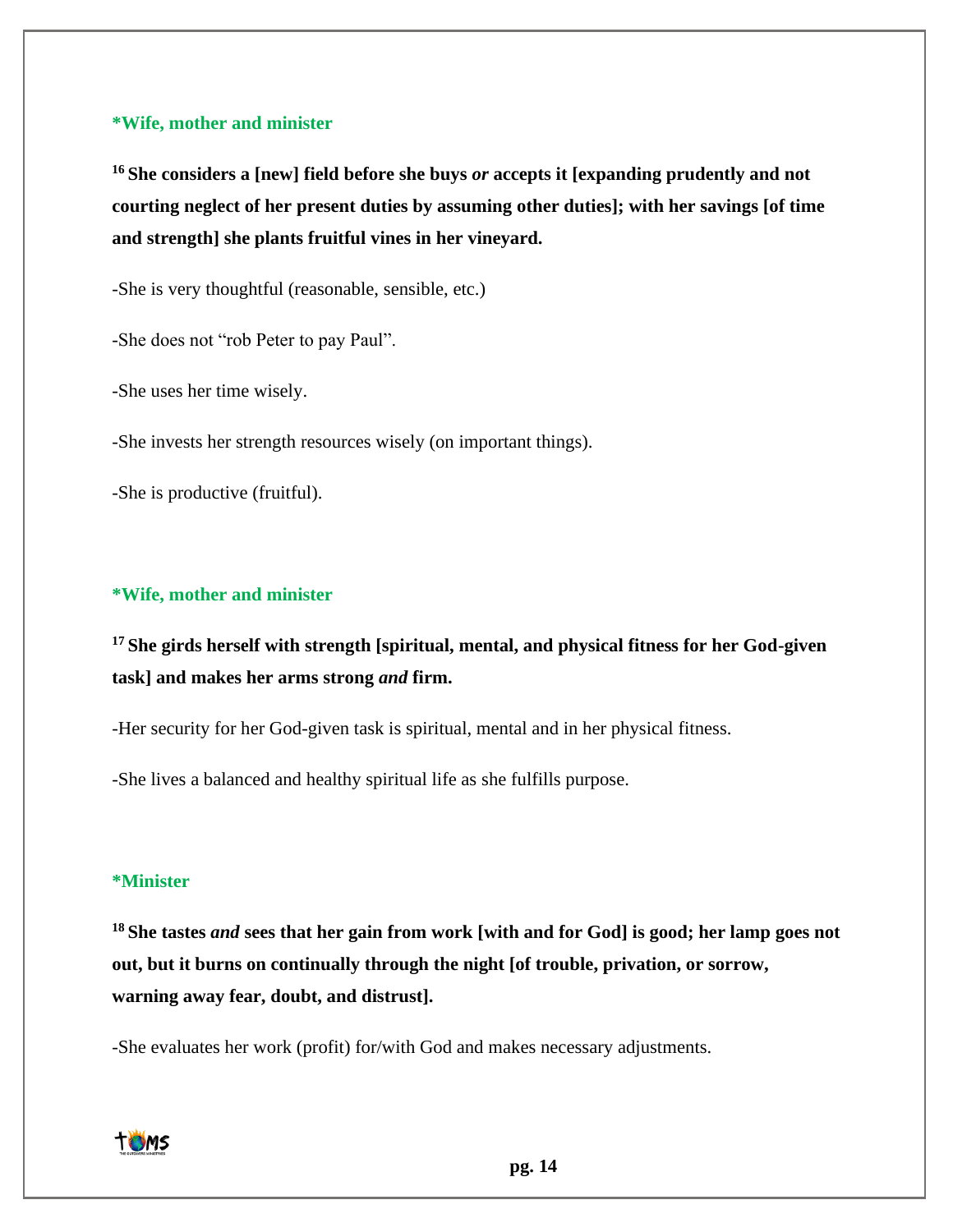-In difficult seasons, she keeps the lamp of God burning. She is an overcomer. She is not overcome.

# **\*Mother**

**<sup>19</sup> She lays her hands to the spindle, and her hands hold the distaff. (AMP)**

**She is skilled in the crafts of home and hearth, diligent in homemaking. (MSG)**

#### **\*Minister**

**<sup>20</sup> She opens her hand to the poor, yes, she reaches out her filled hands to the needy [whether in body, mind, or spirit].**

## **\*Difference between poor and needy**

Needy in the economical sense means so poor as to be unable to obtain the necessities of life – food, clothing, shelter, etc.

If you are needy, then you are poor. But if you are poor, state welfare and private charity may provide enough to make sure you are not needy.

-She is rich therefore, able to help the poor, without hesitation.

-She is balanced in body, mind and spirit, therefore, filled enough to offer her services to help those in need (in the areas of body, mind and spirit).

-She always has something to offer. No one encounters her and leaves the same.

# **\*Mother**

**<sup>21</sup> She fears not the snow for her family, for all her household are doubly clothed in scarlet.**

## **TOMS**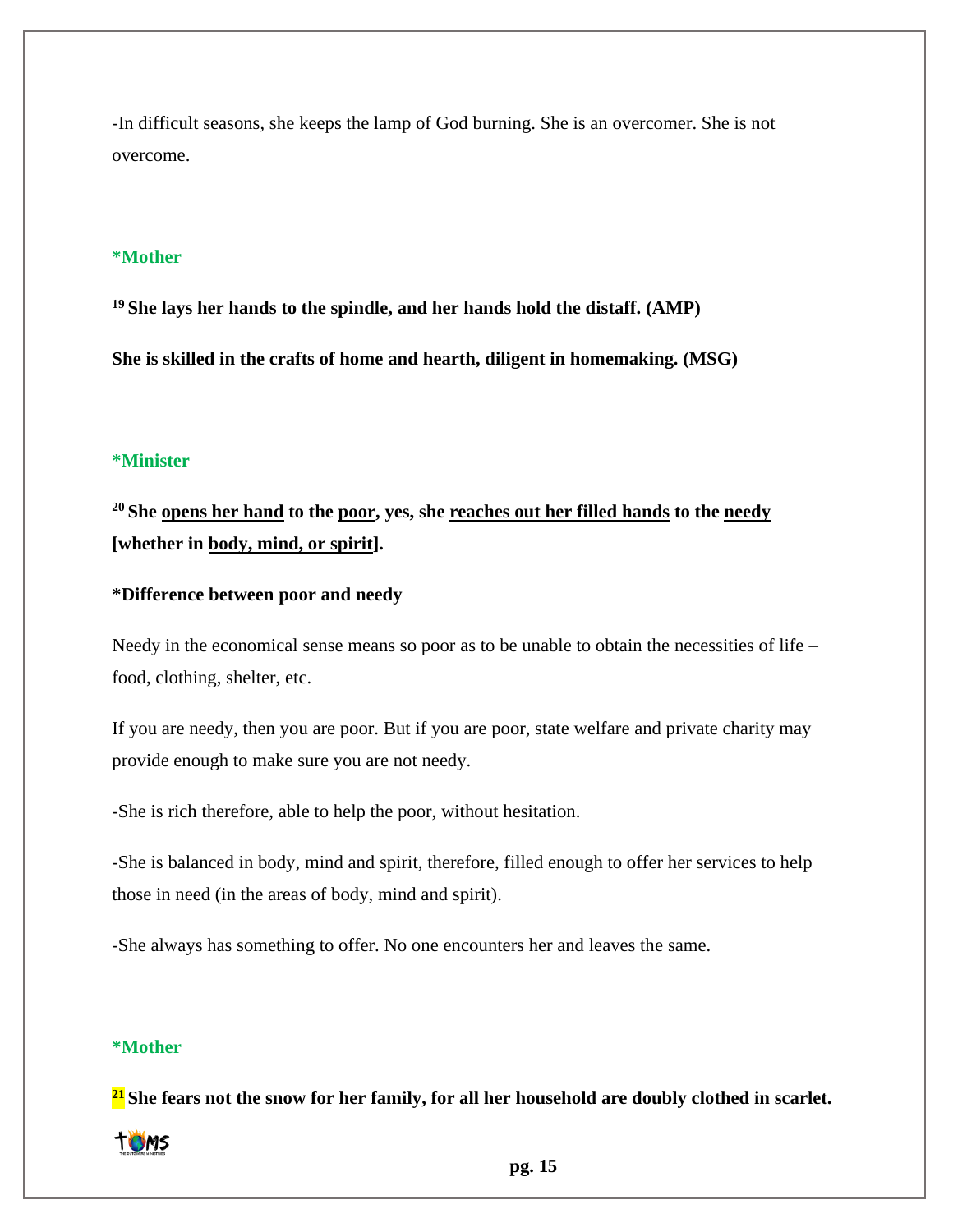-She is proactive in her care for the family.

-She is wise, so she does not allow seasons to take her by surprise.

-She is prudent (sensible)

-Her family is not a victim of changing seasons.

## **\*Mother**

**<sup>22</sup> She makes for herself coverlets, cushions,** *and* **rugs of tapestry. Her clothing is of linen, pure** *and* **fine, and of purple [such as that of which the clothing of the priests and the hallowed cloths of the temple were made].**

-She is very creative.

-She is a woman of style and standard/taste.

-She dresses as royalty.

-Her clothing reflects that she belongs to a divine class (priests and ministers). Therefore, she dresses like she would like to be addressed.

#### **\*Wife**

**<sup>23</sup> Her husband is known in the [city's] gates, when he sits among the elders of the land. (AMPC)**

**Her husband is greatly respected when he deliberates with the city fathers. (MSG)**

-She is a respectful wife. Thereby, fulfilling her purpose (Ephesians 5:33b).

-She speaks well of him in public and sets the precedence for others to do likewise.

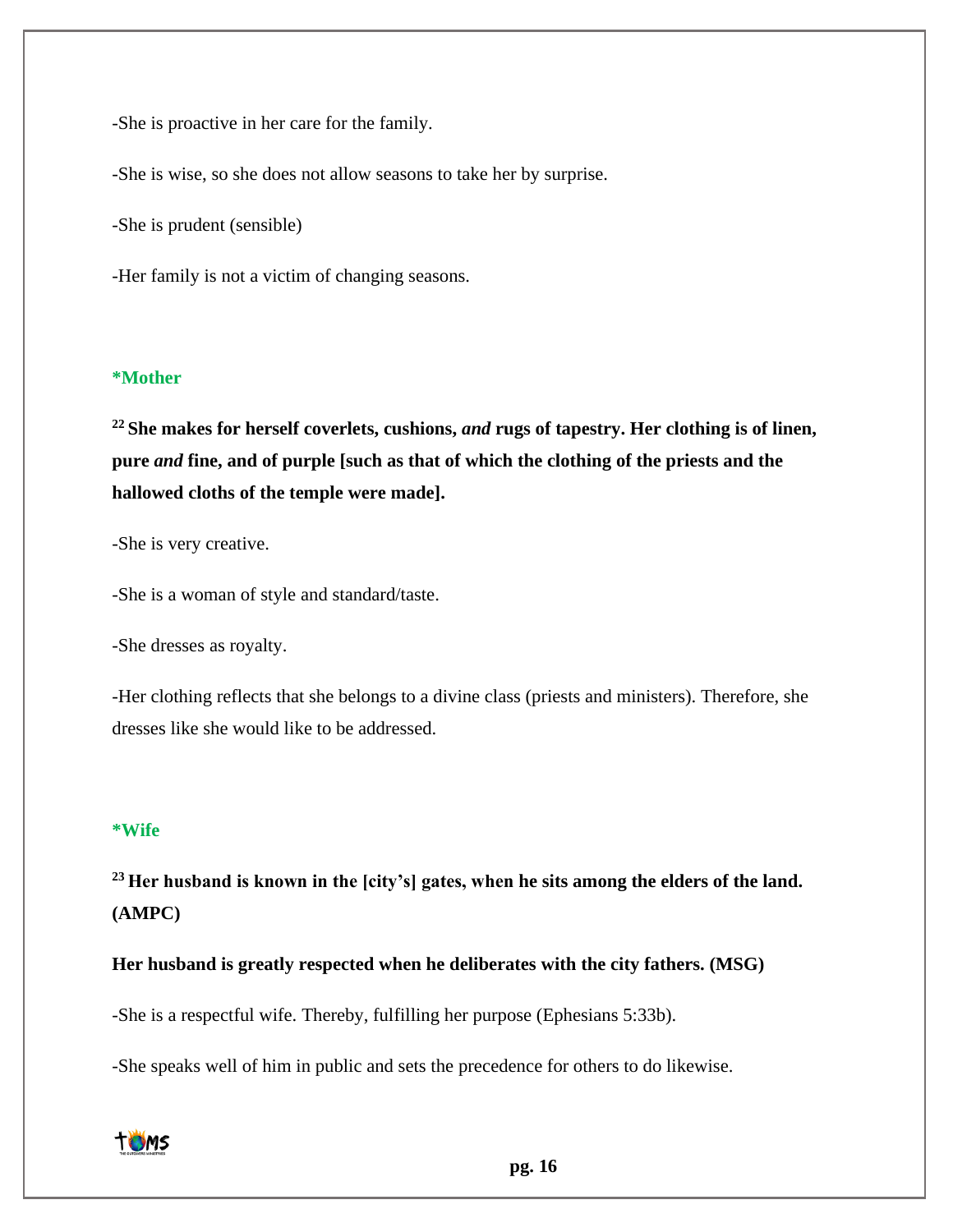-She helps her husband live his full potential by respecting him.

## **\*Minister**

**<sup>24</sup> She makes fine linen garments** *and* **leads others to buy them; she delivers to the merchants girdles [or sashes that free one up for service].**

-She is creative.

-She is hardworking.

-She is a servant.

-She is lucrative.

#### **\*Mother**

**<sup>25</sup> Strength and dignity are her clothing** *and* **her position is strong and secure; she rejoices over the future [the latter day or time to come, knowing that she and her family are in readiness for it]!**

-She is a woman of character and substance.

-She is not a pushover.

-She is proactive and always in a state of readiness.

-She is reliable/dependable.

-She moves circumspectly.

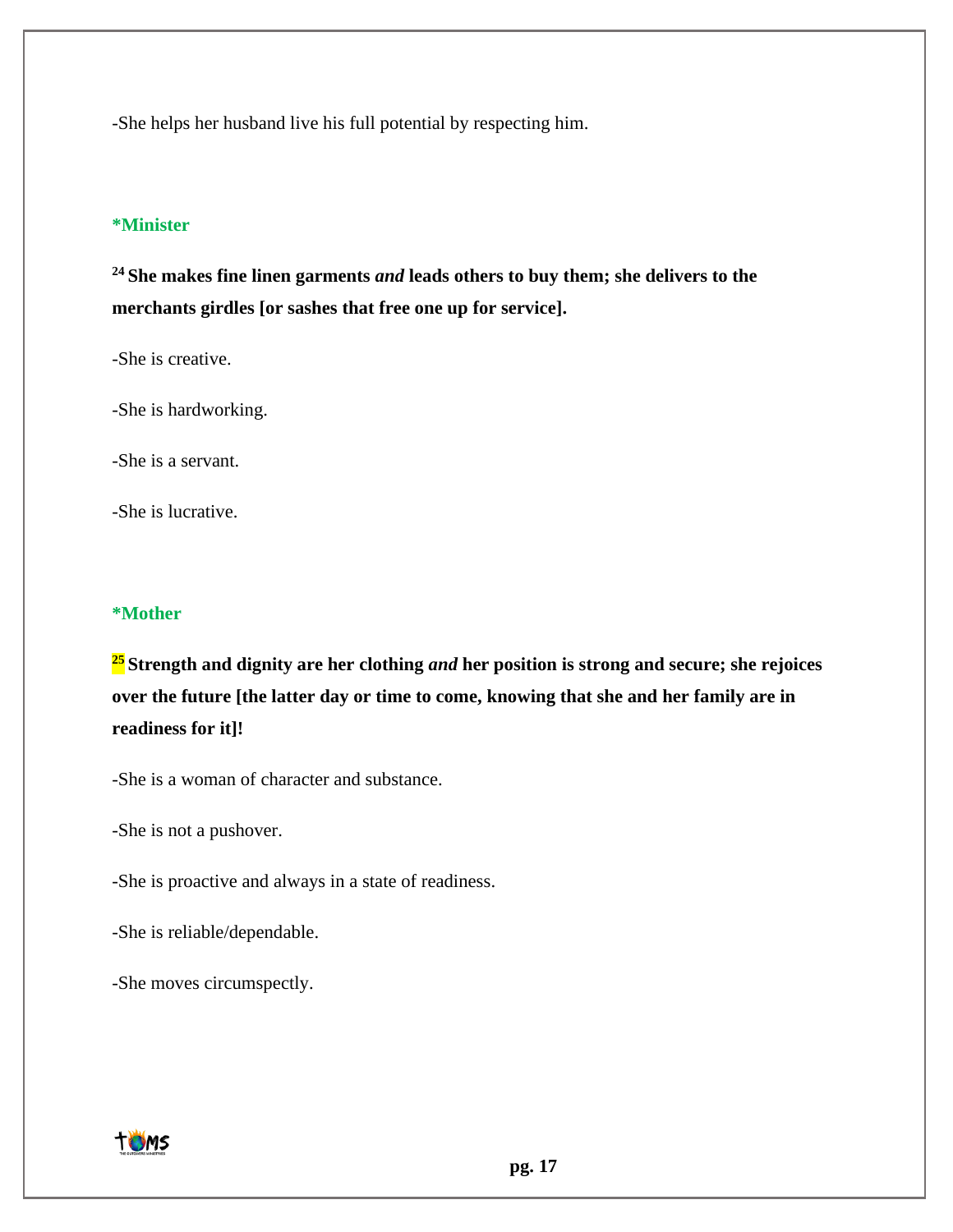#### **\*Minister**

**<sup>26</sup> She opens her mouth in skillful and godly Wisdom, and on her tongue is the law of kindness [giving counsel and instruction].**

-She is not flippant; does not speak vain words or carelessly.

-She is a woman of substance and it is reflective in her words.

-She gives both counsel and instruction. Therefore, there is order in her world.

#### **\*Mother**

**<sup>27</sup> She looks well to how things go in her household, and the bread of idleness (gossip, discontent, and self-pity) she will not eat. (AMPC)**

**She keeps an eye on everyone in her household, and keeps them all busy and productive. (MSG)**

## **\*Wife, mother and minister**

**<sup>28</sup> Her children rise up and call her blessed (happy, fortunate, and to be envied); and her husband boasts of** *and* **praises her, [saying], <sup>29</sup> Many daughters have done virtuously, nobly,** *and* **well [with the strength of character that is steadfast in goodness], but you excel them all.**

**<sup>30</sup> Charm** *and* **grace are deceptive, and beauty is vain [because it is not lasting], but a woman who reverently** *and* **worshipfully fears the Lord, she shall be praised!**